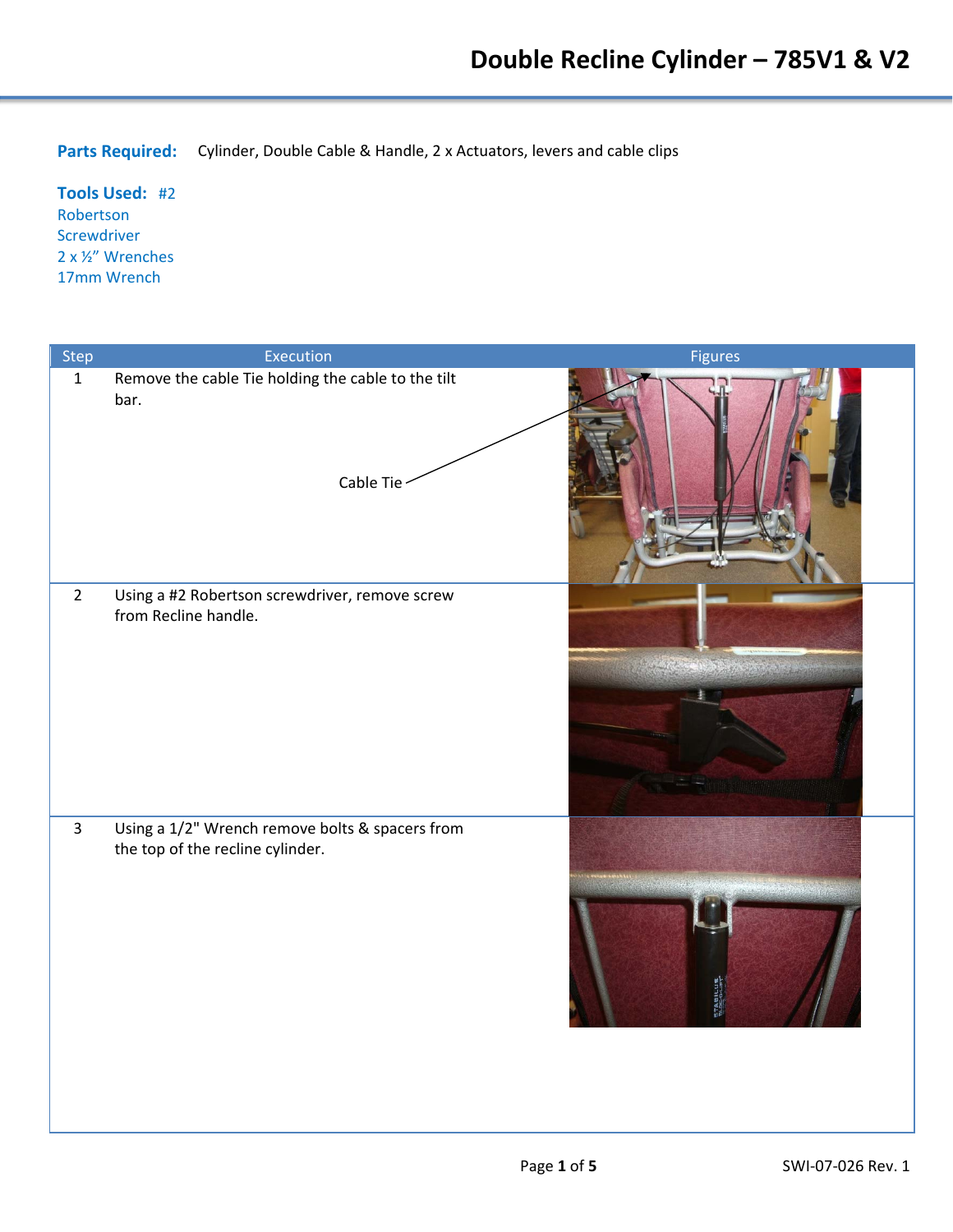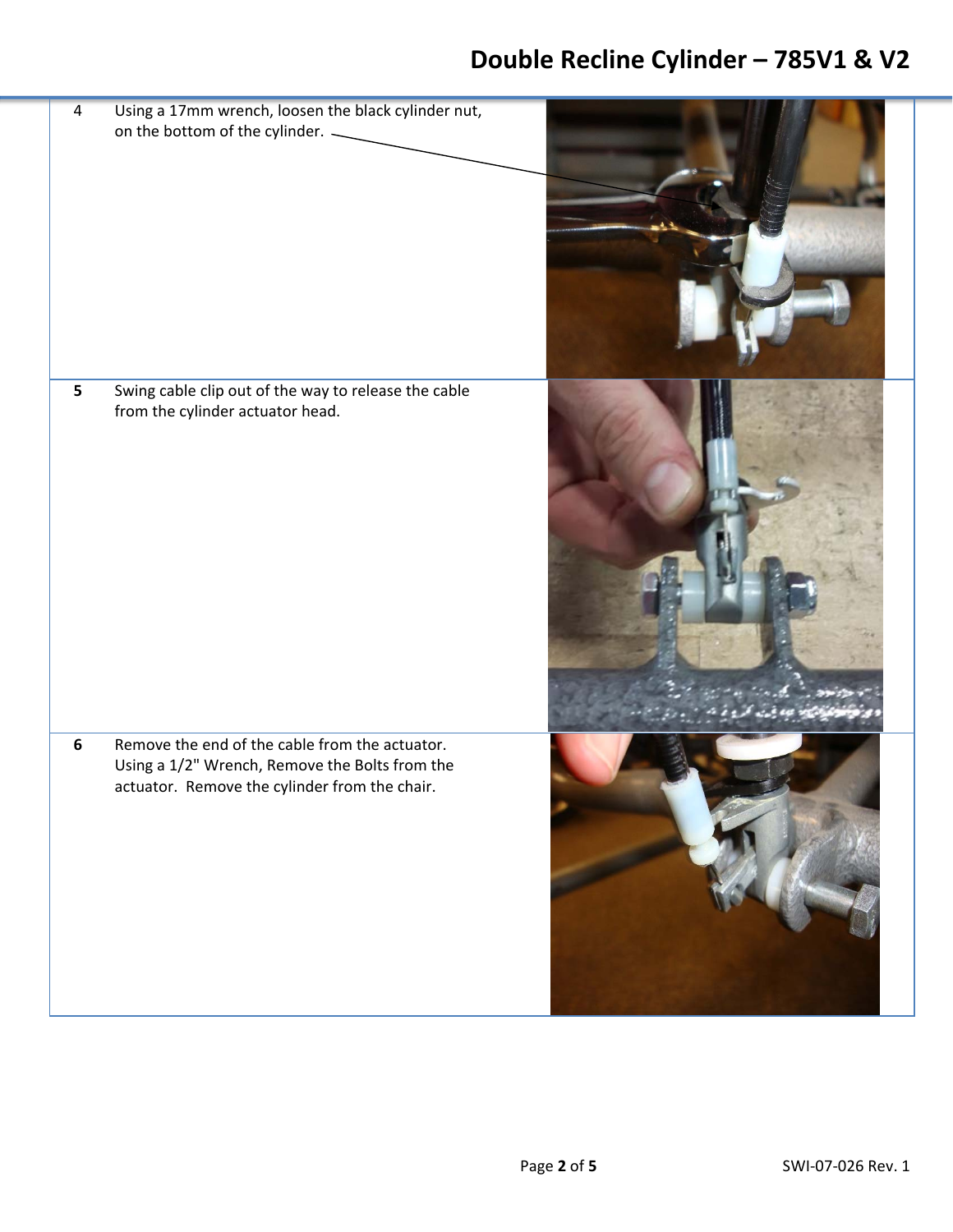**7** Using a #2 Robertson screw driver, attach the new Double Cable Handle to the recline bar.

**8** Take one 5/16‐18 x 3‐1/2" long bolt, pass through a #1 spacer, followed by one of the cylinders and a second #1 spacer. Pass the bolt through the first metal tab, followed by two #4 spacers, the second metal tab, followed by a #1 spacers, Second cylinder and a #1 spacer. Secure with a 5/16‐18 nylon locking nut. Tighten with 1/2 Wrench.

**9** Take one 5/16‐18 x 3‐1/2" long bolt, pass through a #1 spacer, followed by one of the cylinders and a second #1 spacer. Pass the bolt through the first metal tab, followed by two #4 spacers, the second metal tab, followed by a #1 spacers, Second cylinder and a #1 spacer. Secure with a 5/16‐18 nylon locking nut. Tighten with 1/2 Wrench.

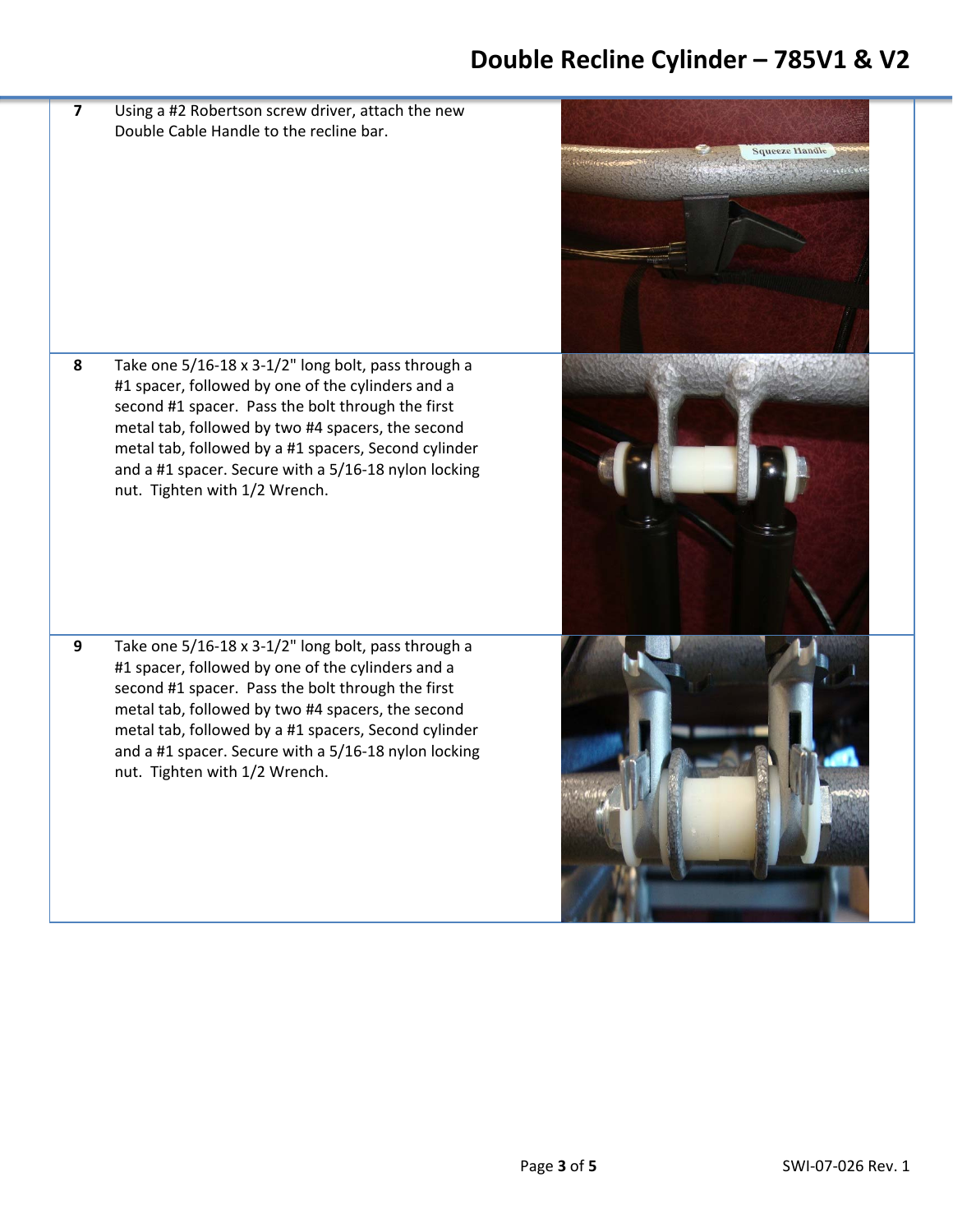| 10                | Note: route the cables on either side of the                       |                          |
|-------------------|--------------------------------------------------------------------|--------------------------|
|                   | cylinders. See picture.                                            |                          |
|                   |                                                                    |                          |
| ${\bf 11}$        | Attach the cables to the recline cylinder actuator<br>head levers. |                          |
| $\boldsymbol{12}$ | Secure cable clips over the cables installed in step 11            | والمتفاعلين بموجب كروانه |